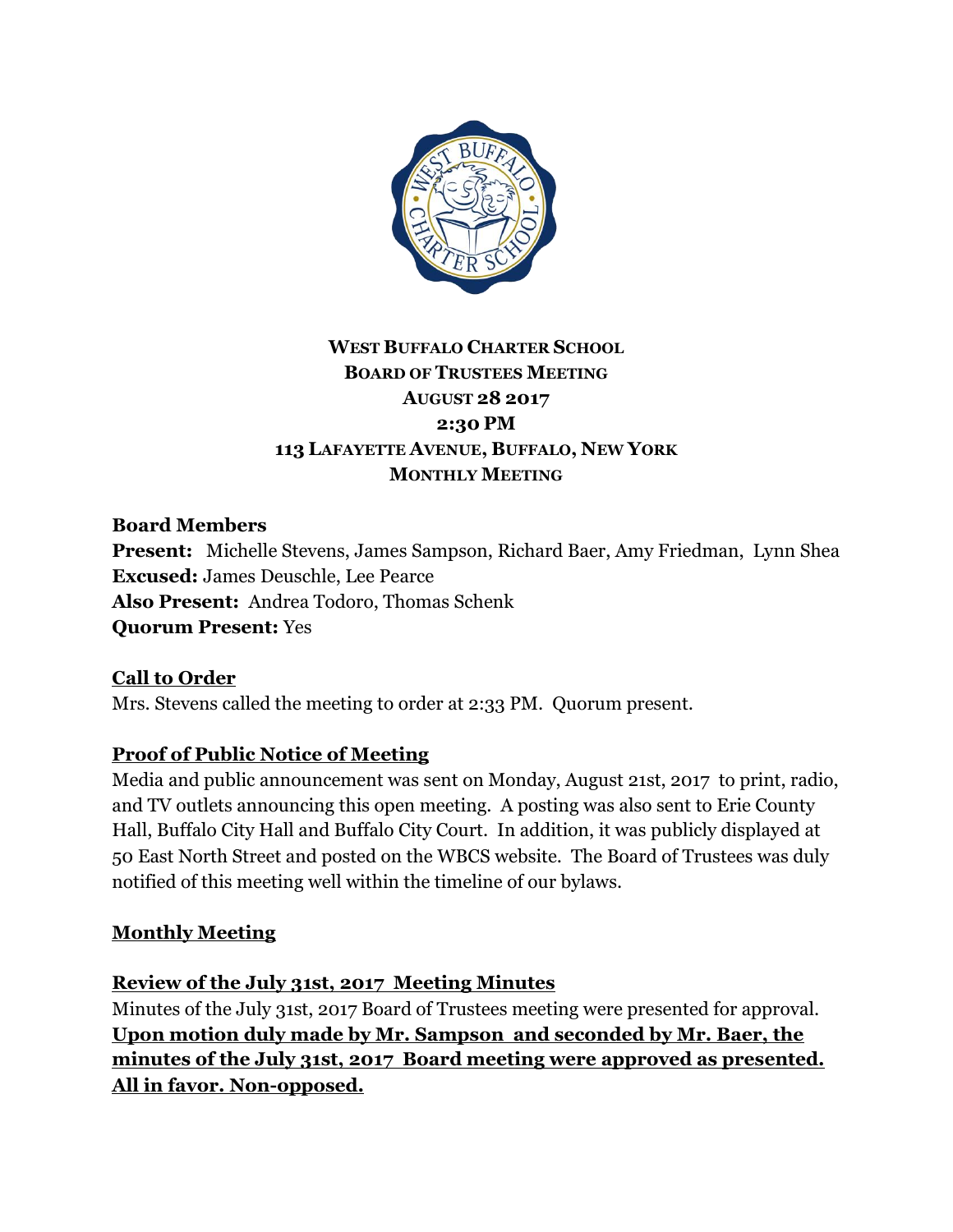- Mrs. Todoro presented information regarding the most recent building spaces.
- Mr. Baer remarked on his tour of the building today.

### **Financial Report**

Mrs. Sterns was unavailable to present the financial reports for the period ending July 31st, 2017 (a copy is attached hereto and made a part hereof). Mrs. Stevens presented the financials to the board for approval in Mrs. Sterns' sted.

# **Upon motion duly made by Mr. Sampson and seconded by Mr. Baer, the July 31st, 2017 financials were approved as presented. All in favor. Nonopposed.**

- Mrs. Todoro, prompted by questions by Mrs. Stevens, and to relay information to new members, discussed the reasons for enrollment variances in each grade.
- Thank you to Rich's International Division for their assistance in volunteer work done at WBCS ( installation of benches on the Dewitt side of the building as well as weeding the gardens).

# **School Leader Report**

Mrs. Todoro presented the School Leader report (a copy is attached hereto and made a part hereof).

- Mrs. Todoro presented newly released NYS Assessment data to the board.
- Mr. Sampson suggested a meeting with administration regarding creative resources to address deficient areas regarding student difficulties.
- Discussion regarding Teach for America.
- Discussion regarding in-class support as well as how to engage parents in the conversation regarding student engagement.
- Discussion regarding the home/school connection.
- Email to teachers regarding support from the board.
- Mrs. Friedman presented the schedules and board retreat information from Diane Bessel.
- Discussion regarding Dr. Gamble as potential new board member.